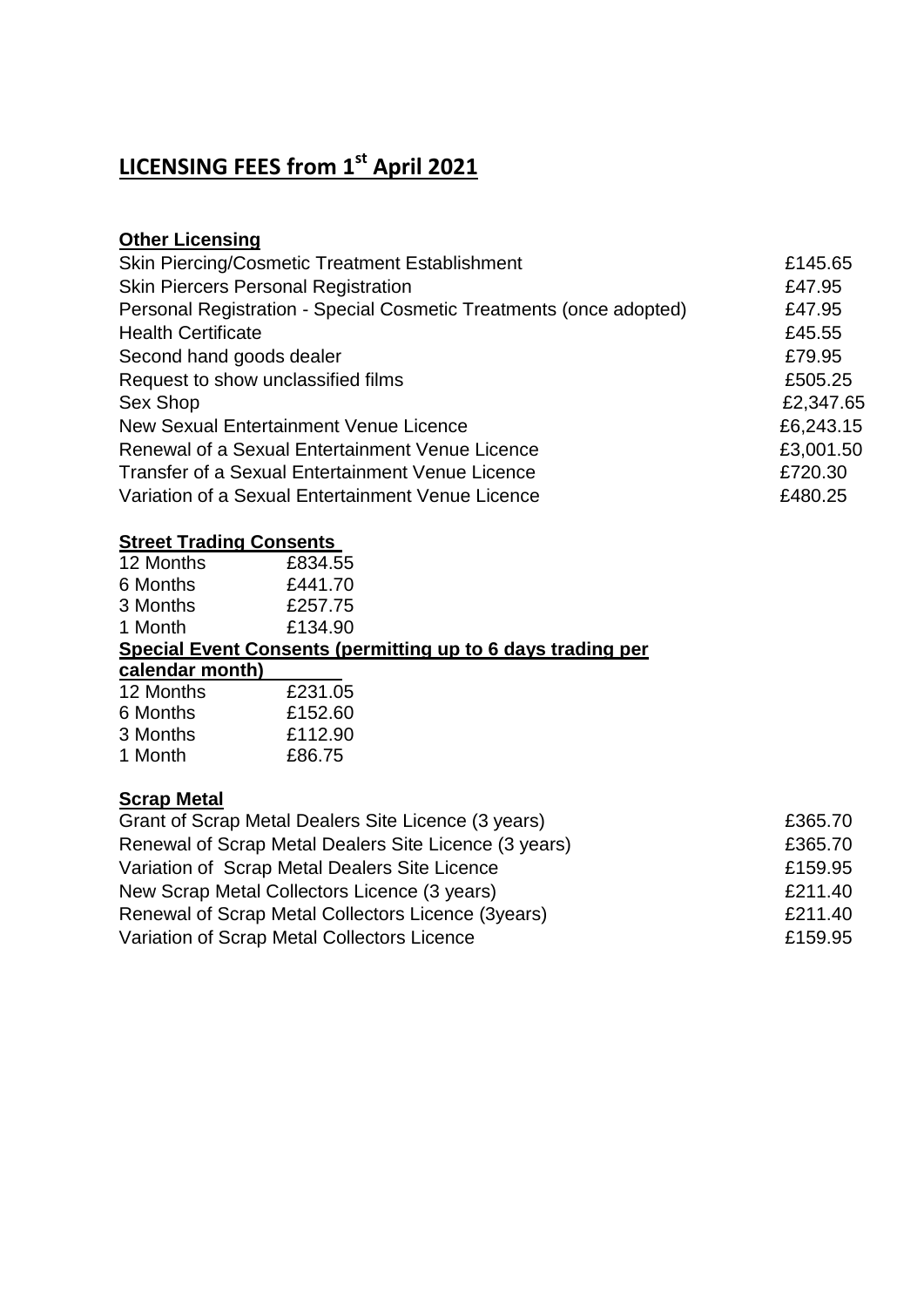| <b>Animal Establishment</b><br><b>Licence Fees</b> | <b>Total</b><br>fee | <b>Initial</b><br>application<br>fee | <b>Additional fee</b><br>for grant of<br>licence |
|----------------------------------------------------|---------------------|--------------------------------------|--------------------------------------------------|
| Boarding New - 1 year                              | £195                | 111                                  | 84                                               |
| 2 year                                             | £260                | 111                                  | 149                                              |
| 3 year                                             | £293                | 111                                  | 182                                              |
| Boarding Renew - 1 year                            | £191                | 111                                  | 80                                               |
| 2 year                                             | £257                | 111                                  | 146                                              |
| 3 year                                             | £290                | 111                                  | 179                                              |
| Home Boarder New - 1 year                          | £163                | 96                                   | 67                                               |
| 2 year                                             | £220                | 96                                   | 124                                              |
| 3 year                                             | £249                | 96                                   | 153                                              |
| Home Boarder Renew - 1 year                        | £159                | 96                                   | 63                                               |
| 2 year                                             | £216                | 96                                   | 120                                              |
| 3 year                                             | £245                | 968                                  | 149                                              |
| Dog Creche New - 1 year                            | £193                | 110                                  | 83                                               |
| 2 year                                             | £258                | 110                                  | 148                                              |
| 3 year                                             | £291                | 110                                  | 181                                              |
| Dog Creche Renew - 1 year                          | £190                | 110                                  | 80                                               |
| 2 year                                             | £255                | 110                                  | 145                                              |
| 3 year                                             | £288                | 110                                  | 178                                              |
| Dog Breeder New** - 1 year                         | £152                | 72                                   | 80                                               |
| 2 year                                             | £210                | 72                                   | 138                                              |
| 3 year                                             | £239                | 72                                   | 167                                              |
| Dog Breeder Renew - 1 year                         | £189                | 72                                   | 117                                              |
| 2 year                                             | £247                | 72                                   | 175                                              |
| 3 year                                             | £276                | 72                                   | 204                                              |
| Pet Selling New - 1 year                           | £183                | 140                                  | 43                                               |
| 2 year                                             | £246                | 140                                  | 106                                              |
| 3 year                                             | £278                | 140                                  | 138                                              |
| Pet Selling Renew - 1 year                         | £179                | 140                                  | 39                                               |
| 2 year                                             | £243                | 140                                  | 103                                              |
| 3 year                                             | £274                | 140                                  | 134                                              |
| Hiring Horses New** - 1 year                       | £100                | 66                                   | 34                                               |
|                                                    | £171                | 66                                   | 105                                              |
| 2 year                                             | £206                | 66                                   | 140                                              |
| 3 year<br>Hiring Horses Renew** 1 year             | £100                | 66                                   | 34                                               |
|                                                    |                     |                                      |                                                  |
| 2 year                                             | £171                | 66                                   | 105                                              |
| 3 year                                             | £206                | 66                                   | 140                                              |
| Train/exhibit animal - 3 year                      | £158                | 93                                   | 65                                               |
| $Zoo** - 6$ year                                   | £485                | 0                                    | 485                                              |
| 4 year                                             | £438                | 0                                    | 438                                              |
| DangerousWildAnimals** 2 year                      | £175                | 0                                    | 175                                              |
| ** plus vets inspection fee                        |                     |                                      |                                                  |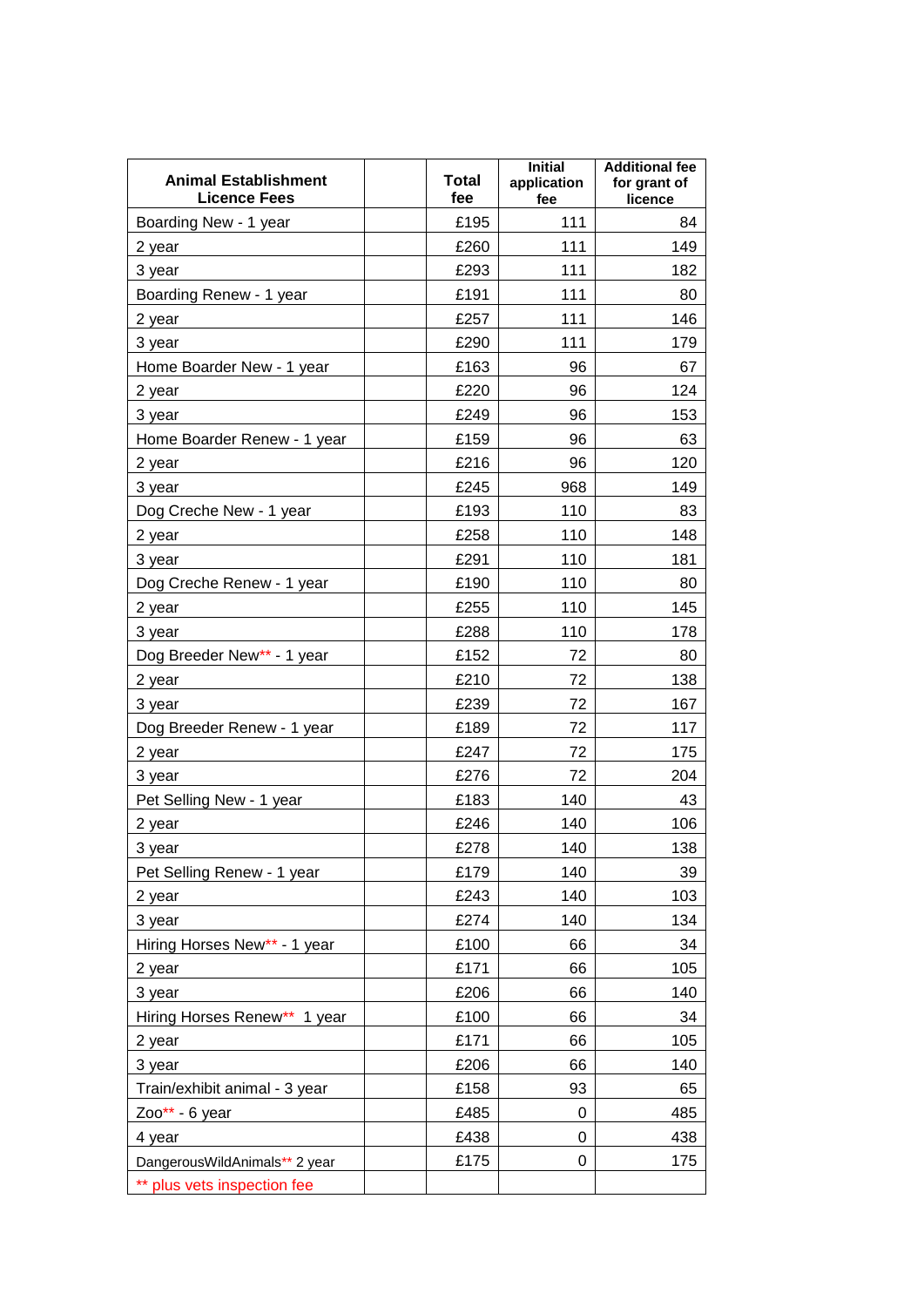## **THE LICENSING ACT 2003 – FEE & CHARGES**

| <b>Grant of Personal Licence</b>                              | £37.00     |
|---------------------------------------------------------------|------------|
| Replacement of lost/stolen Licence/Address change/Name change | £10.50     |
| <u>Premises Licences - Up to a Capacity of 5,000 persons</u>  |            |
| <b>Grant/Variation</b>                                        |            |
| <b>Rateable Value</b>                                         |            |
| Band A - No Rateable Value                                    | £100.00    |
| Band A - less than £4,300                                     | £100.00    |
| Band B - £4,300 to £33,000                                    | £190.00    |
| Band C - £33,001 to £87,000                                   | £315.00    |
| Band D - £87,001 to £125,000                                  | £450.00    |
| Band E - Over £125,000                                        | £635.00    |
| <b>Annual Fee</b>                                             |            |
| <b>Rateable Value</b>                                         |            |
| Band A - No Rateable Value                                    | £70.00     |
| Band A - less than £4,300                                     | £70.00     |
| Band B - £4,300 to £33,000                                    | £180.00    |
| Band C - £33,001 to £87,000                                   | £295.00    |
| Band D - £87,001 to £125,000                                  | £320.00    |
| Band E - Over £125,000                                        | £350.00    |
| Premises Licences - Additional Fees where Capacity exceeds    |            |
| 5,000 persons                                                 |            |
| <b>Initial Fee</b>                                            |            |
| Occupancy:                                                    |            |
| $5,000 - 9,999$                                               | £1,000.00  |
| 10,000 - 14,999                                               | £2,000.00  |
| 15,000 - 19,999                                               | £4,000.00  |
| 20,000 - 29,999                                               | £8,000.00  |
| 30,000 - 39,999                                               | £16,000.00 |
| 40,000 - 49,999                                               | £24,000.00 |
| 50,000 - 59,999                                               | £32,000.00 |
| 60,000 - 69,999                                               | £40,000.00 |
| 70,000 - 79,999                                               | £48,000.00 |
| 80,000 - 89,999                                               | £56,000.00 |
| Over 90,000                                                   | £64,000.00 |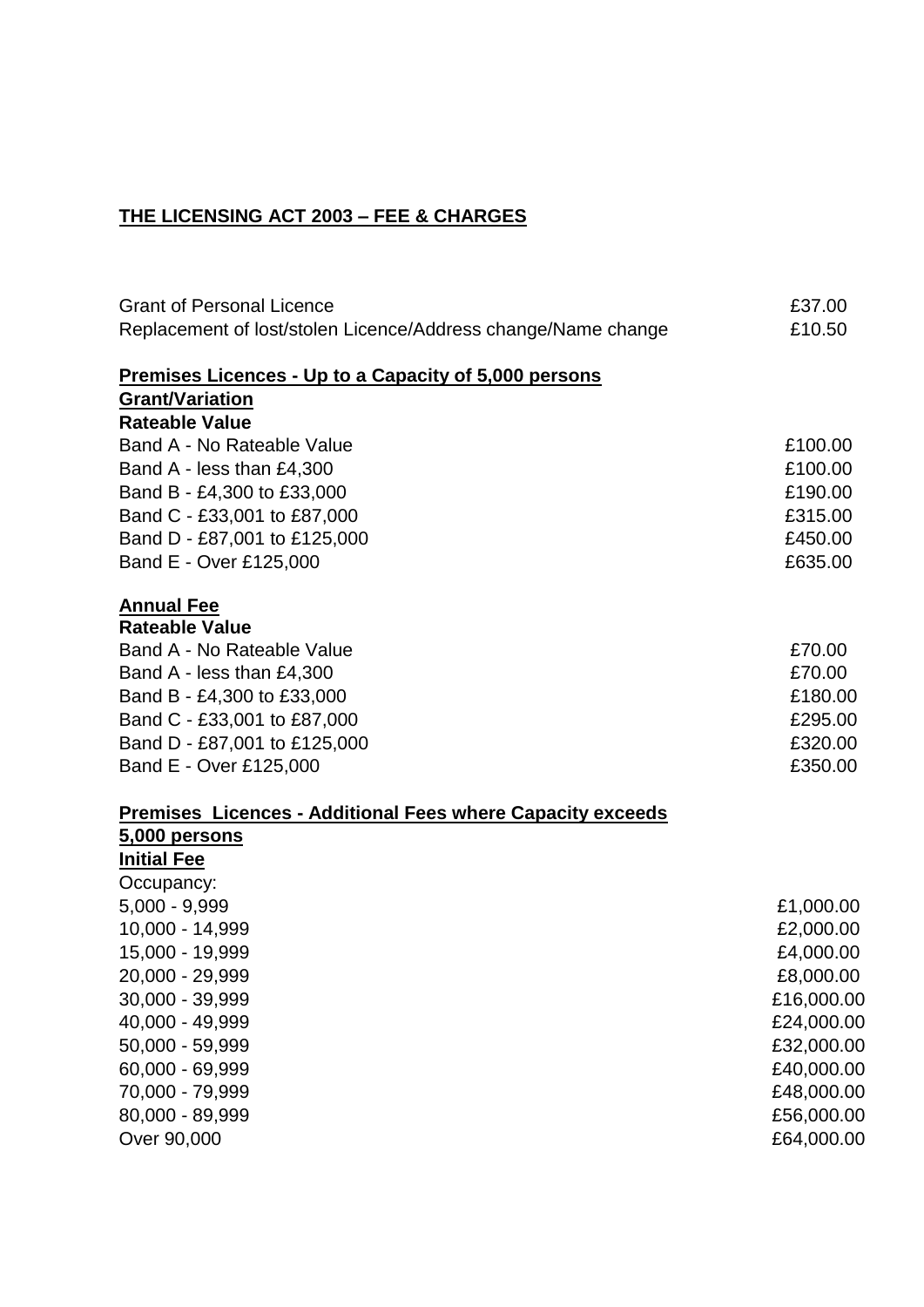# **Annual Fee**

| Occupancy:                                                           |            |
|----------------------------------------------------------------------|------------|
| $5,000 - 9,999$                                                      | £500.00    |
| 10,000 - 14,999                                                      | £1,000.00  |
| 15,000 - 19,999                                                      | £2,000.00  |
| 20,000 - 29,999                                                      | £4,000.00  |
| 30,000 - 39,999                                                      | £8,000.00  |
| 40,000 - 49,999                                                      | £12,000.00 |
| 50,000 - 59,999                                                      | £16,000.00 |
| 60,000 - 69,999                                                      | £20,000.00 |
| 70,000 - 79,999                                                      | £24,000.00 |
| 80,000 - 89,999                                                      | £28,000.00 |
| Over 90,000                                                          | £32,000.00 |
| <b>Premises Licences - Exclusively / Primarily supplying Alcohol</b> |            |
| <b>Initial Fee</b>                                                   |            |
| <b>Rateable Value</b>                                                |            |
| Band D - £87,001 to £125,000 : 2 x the Premises Licence              | £900.00    |
| Band E - over £125,000 : 3 x the Premises Licence                    | £1,905.00  |
| <b>Annual Fee - Exclusively/Primarily supplying Alcohol</b>          |            |
| <b>Rateable Value</b>                                                |            |
| Band D - £87,001 to £125,000 : 2 x the Premises Licence              | £640.00    |
| Band E - over £125,000 : 3 x the Premises Licence                    | £1,050.00  |
| <b>Annual Fee</b>                                                    |            |
| <b>Rateable Value</b>                                                |            |
| Band A - No Rateable Value                                           | £100.00    |
| Band A - less than £4,300                                            | £100.00    |
| Band B - £4,300 to £33,000                                           | £190.00    |
| Band C - £33,001 to £87,000                                          | £315.00    |
| Band D - £87,001 to £125,000                                         | £450.00    |
| Band E - Over £125,000                                               | £635.00    |
| <b>Premises Licenses - Other</b>                                     |            |
| <b>Application</b>                                                   |            |

| S.25 - Theft, loss etc. of premises licence or summary                                                                           | £10.50            |
|----------------------------------------------------------------------------------------------------------------------------------|-------------------|
| S.29 - Application for a provisional statement where premises being<br>built<br>S.33 - Notification of change of name or address | £315.00<br>£10.50 |
| S.37 - Application to vary licence to specify individual as Designated<br><b>Premises Supervisor (DPS)</b>                       | £23.00            |
| S 41A- Minor Variation to Premises Licence<br>S.42 - Application for transfer of premises licence                                | £89.00<br>£23.00  |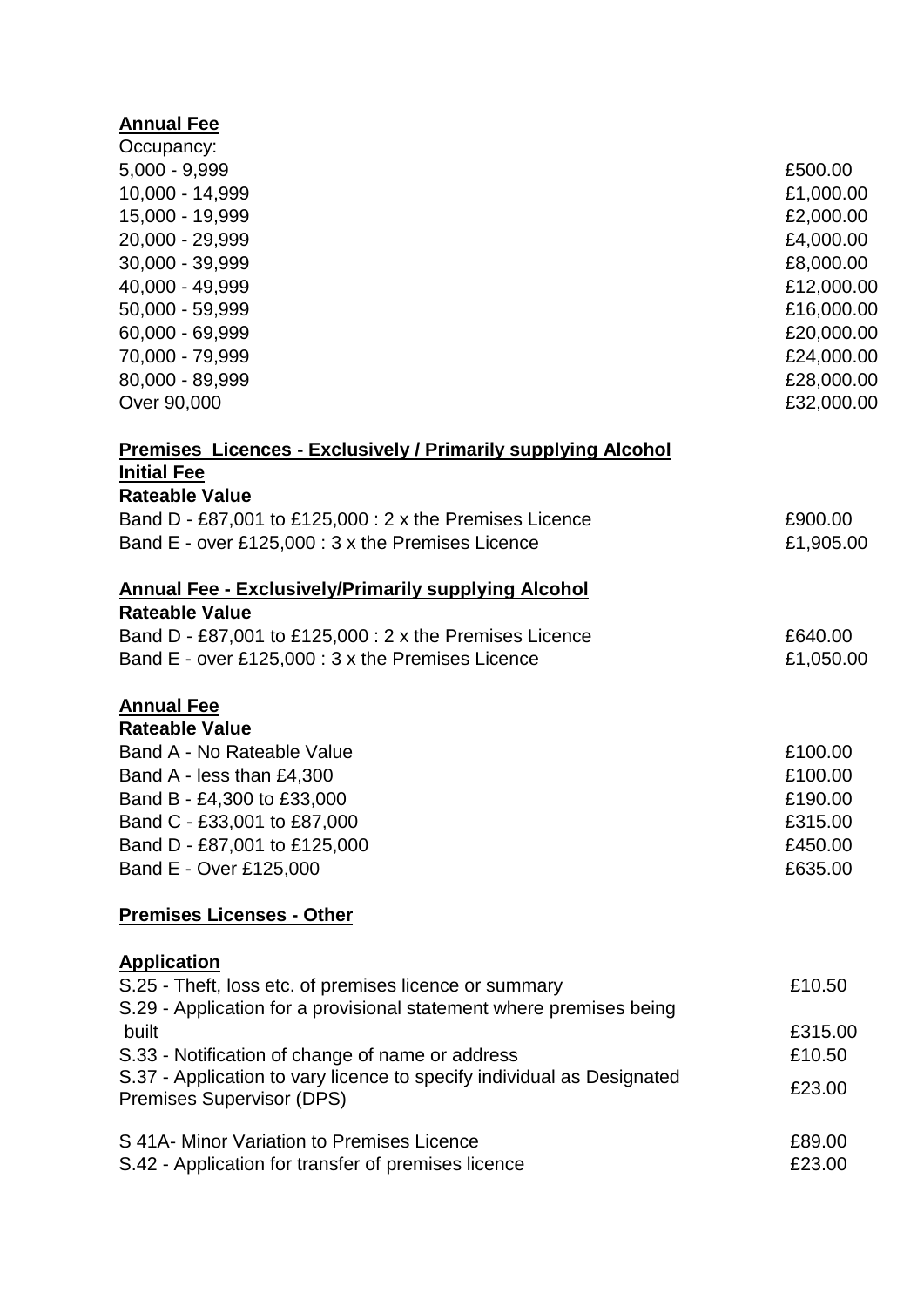| S.47 - Interim authority notice following death etc. of licence holder | £23.00 |
|------------------------------------------------------------------------|--------|
| S.79 - Theft, loss etc. of certificate or summary                      | £10.50 |
| S.82 - Notification of change of name or alteration of rules of club   | £10.50 |
| S.83(1) / (2) - Change of relevant registered address of club          | £10.50 |
| S.100 - Temporary event notice                                         | £21.00 |
| S.100 - Late Temporary event notice                                    | £21.00 |
| S.110 - Theft, loss etc. of temporary event notice                     | £10.50 |
| S.117 - Application for a grant of personal licence                    | £37.00 |
| S.126 - Theft, loss etc. of personal licence                           | £10.50 |
| S.127 - Duty to notify change of name or address                       | £10.50 |
| S.178 - Right of freeholder etc. to be notified of licensing matters   | £21.00 |

#### **Gambling Premises**

| <b>Bingo Premises</b>                    |           |
|------------------------------------------|-----------|
| <b>New &amp; Provisional Statement</b>   | £2,705.00 |
| <b>Annual Fee</b>                        | £1000.00  |
| Licence for Provisional Statement Holder | £992.00   |
| Variation                                | £1,325.00 |
| Transfer                                 | £992.00   |
| Re-instatement                           | £1,200.00 |
| Copy Licence                             | £25.00    |
| Notification of Change                   | £50.00    |
|                                          |           |

### **Betting Premises**

| <b>New &amp; Provisional Statement</b>          | £2,815.00 |
|-------------------------------------------------|-----------|
| <b>Annual Fee</b>                               | £600.00   |
| <b>Licence for Provisional Statement Holder</b> | £992.00   |
| Variation                                       | £1,325.00 |
| Transfer                                        | £992.00   |
| Re-instatement                                  | £1,200.00 |
| Copy Licence                                    | £25.00    |
| Notification of Change                          | £50.00    |

# **Betting Premises (Tracks)**

| <b>New &amp; Provisional Statement</b>   | £2,500.00 |
|------------------------------------------|-----------|
| <b>Annual Fee</b>                        | £1000.00  |
| Licence for Provisional Statement Holder | £950.00   |
| Variation                                | £1,250.00 |
| Transfer                                 | £950.00   |
| Re-instatement                           | £950.00   |
| Copy Licence                             | £25.00    |
| Notification of Change                   | £50.00    |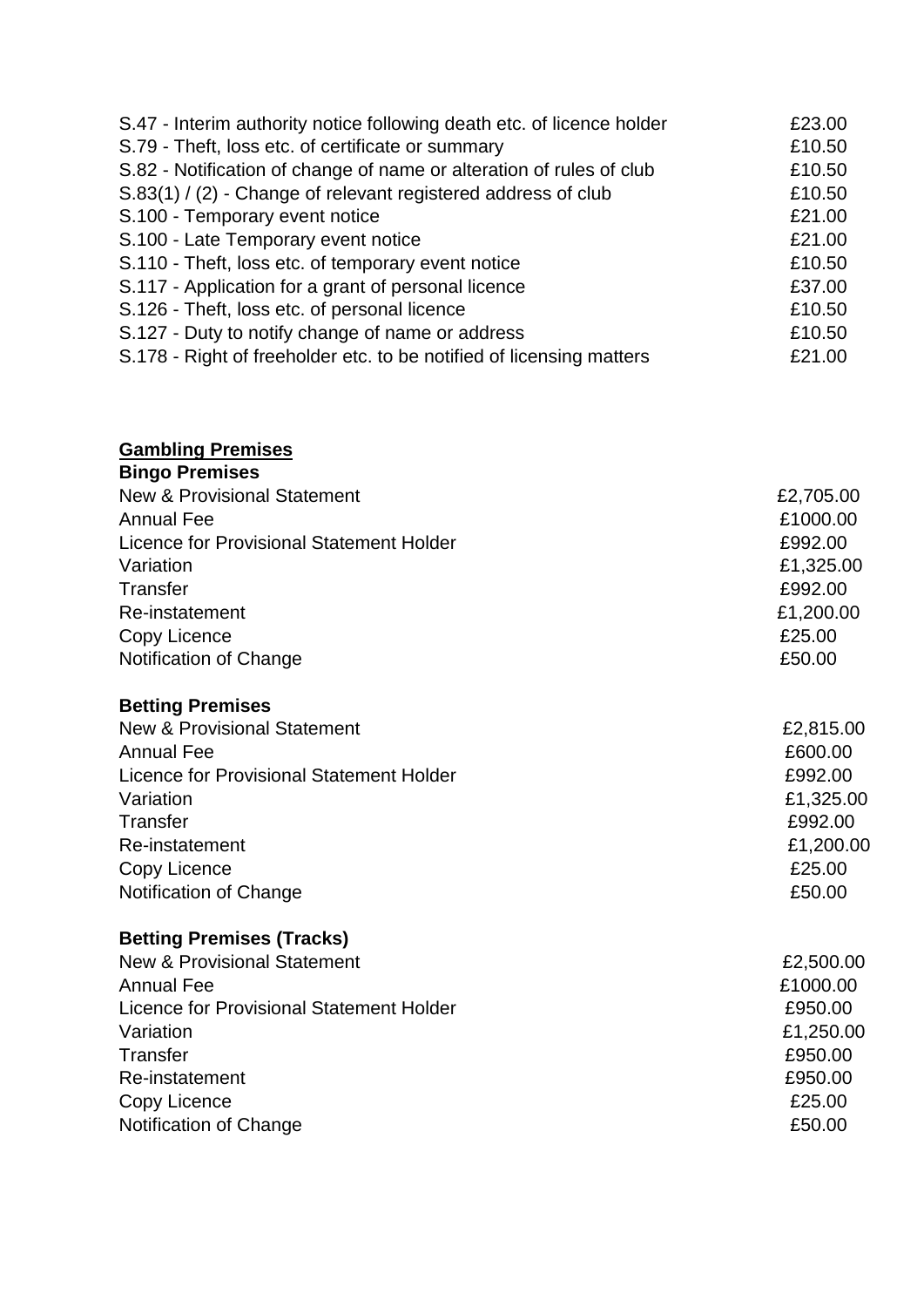# **Family Entertainment Centre**

| <b>New &amp; Provisional Statement</b>   | £2,000.00 |
|------------------------------------------|-----------|
| Annual Fee                               | £750.00   |
| Licence for Provisional Statement Holder | £950.00   |
| Variation                                | £1,000.00 |
| Transfer                                 | £950.00   |
| Re-instatement                           | £950.00   |
| Copy Licence                             | £25.00    |
| Notification of Change                   | £50.00    |
|                                          |           |

## **Adult Gaming Centre**

| <b>New &amp; Provisional Statement</b>          | £2,000.00 |
|-------------------------------------------------|-----------|
| <b>Annual Fee</b>                               | £1000.00  |
| <b>Licence for Provisional Statement Holder</b> | £992.00   |
| Variation                                       | £1,000.00 |
| Transfer                                        | £992.00   |
| Re-instatement                                  | £1200.00  |
| Copy Licence                                    | £25.00    |
| Notification of Change                          | £50.00    |
| Lotteries                                       |           |
| <b>Small Society Lottery Grant</b>              | £40.00    |
| <b>Small Society Lottery Annual Fee</b>         | £20.00    |
|                                                 |           |

## **Gaming in Pubs and Clubs**

| Licensed Premises Gaming Machine Notification                   | £50.00  |
|-----------------------------------------------------------------|---------|
| Licensed Premises Gaming Machine Permit (existing operator)     | £100.00 |
| Licensed Premises Gaming Machine Permit (in all other cases)    | £150.00 |
| Licensed Premises Gaming Machine Permit Variation               | £100.00 |
| Licensed Premises Gaming Machine Permit Transfer                | £25.00  |
| Licensed Premises Gaming Machine Permit Change of Name          | £25.00  |
| Licensed Premises Gaming Machine Permit Copy of Permit          | £15.00  |
| <b>Club Gaming Machine Permit Grant</b>                         | £200.00 |
| Club Gaming Machine Permit Grant (Existing Club Premises Cert.  |         |
| Holder)                                                         | £100.00 |
| Club Gaming Machine Permit Grant (Club Prem. Cert. Holder with  |         |
| current Part 2 or 3 Licence)                                    | £100.00 |
| <b>Club Gaming Machine Permit Existing Operator Grant</b>       | £100.00 |
| <b>Club Gaming Machine Permit Variation</b>                     | £100.00 |
| <b>Club Gaming Machine Permit Renewal</b>                       | £200.00 |
| Club Gaming Machine Permit Renewal (Club Premises Cert. Holder) | £100.00 |
| <b>Club Gaming Machine Permit Copy Permit</b>                   | £15.00  |
| <b>Club Gaming Permit Grant</b>                                 | £200.00 |
| Club Gaming Permit Grant (Club Prems. Cert. Holder with current |         |